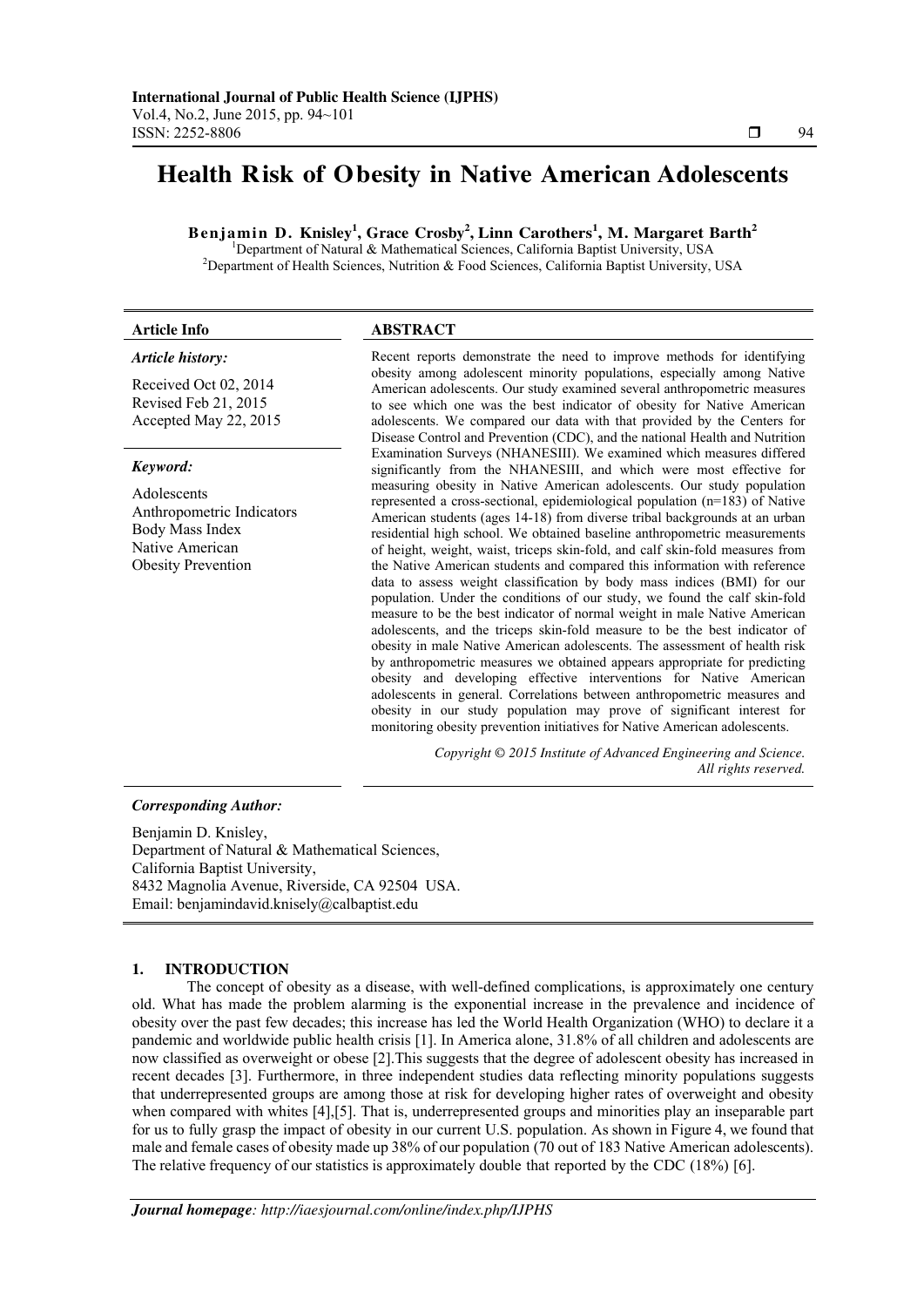In addition, a review of the current literature demonstrates that studies on adolescent obesity among minority populations are relatively rare. Information is especially scarce concerning obesity in Native American adolescents. Although some research on obesity has been done among Native American adults from the Pima Indians of Arizona, our study sought to address the unique needs of Native American adolescents using a tribally diverse sample to improve the relevancy of our results to the Native American adolescent population in general.

Currently, most equations that predict obesity are derived from predominantly white sample populations [7]. This does not take into account biological variations between races, and can lead to inaccurate results when these equations are applied to populations from diverse racial backgrounds.

In the world of evidence-based medicine, it is necessary to acknowledge racial differences among our national population in order to provide sufficient evidence for treating minorities. For example, a recent study in 2012 among African American students aged 18-27 described "an unexpected finding revealing that waist circumference was significantly associated with cardiovascular reactivity when analyzed; however, this relationship was no longer significant after BMI was entered into the equation" [8]. Thus, systematic error can result in the inaccurate estimation of the relative body fat of African Americans, and therefore definitions of obesity in minorities, if these inherent differences are ignored.

## **2. RESEARCH METHOD**

The objective of our study was to identify prevalent anthropometric indicators of obesity in our Native American adolescent population and to compare these results with national statistics. The primary baseline anthropometric indicators for our research within our Native American population consisted of the waist, triceps skin-fold, and calf skin-fold measures, and were gathered using standardized protocols. Measures such as height, weight, and BMI contained no missing data and utilized all 183 Native American adolescents (ages 14-18). Missing data was recorded within our three primary measures*.* Our collected data was then compiled and assessed as a pilot study to show which indicators of obesity were creating discrepancies with national data comparisons. All statistical graphs and analyses were generated using R-3.1.0 statistical software [9].

## **3. RESULTS AND ANALYSIS**

There were three basic steps in our data analysis. For the first step, we selected two weight categories for comparison, namely, normal (BMI levels between 18.5-24.9) and obese weight categories (BMI greater than or equal to 30.0) to assess which anthropometric indicators were best suited for inference. As shown in Figure 1, we also created a time-series plot of means for both genders to display the variation contained in BMI throughout time. At the age of 14, a large number of male and female adolescents were already classified as overweight. By the age of 18, many of these had moved into the obese weight category. Overall, this figure demonstrates that climbing rates of BMI in both gender categories correspond to rising rates predicted by NHANESIII data [3].

The second step of our data analysis, as shown in Figures 2.0-2.1, was to identify tell-tale signs of normality in our distributions. Using the Shapiro-Wilks test, we assessed waist, triceps skin-fold, and calf skin-fold measures to uncover several degrees of normal bell curve assumptions. From this, we inferred which measure would be best suited to classify normal and obese weight categories. For instance, in figure 2.0 we can observe the approach of normal weight class Native American males approaching bell curve assumptions with the calf mean (i.e., the shape of the distribution in this image is most alike to a standard bell curve). Hence, it appears that calf-mean measures are best suited for predicting normal weight classes for male Native American adolescents. In contrast, the normal weight male triceps-skin fold and waist circumference measures deviate more from normal-bell curve assumptions. In fact, waist circumference measures deviate more than triceps-skin fold measures and suggest waist circumference to be the poorest indicator for predicting normal weight classes for male Native American adolescents. Likewise, with figure 2.1 we observe obese weight classes for male Native Americans and discover once again that waist circumference is the poorest – in terms of its shape – in being matched with a standard bell curve. However, notice the switch between calf and triceps skin-fold measures. For male obese weight categories it appears that the triceps-skin fold measure is the best indicator for predicting obesity among our population due to its relative likeness with a standard bell curve. Later on in this study (see Table 1) we will observe the definitive proof that statistically demonstrates which indicator is most appropriate for accurately predicting obese and normal weight classes for male Native Americans. Until then, these figures give appropriate hints and suggestions that our populations appear to approach normal curve assumptions much more effectively among certain anthropometric indicators.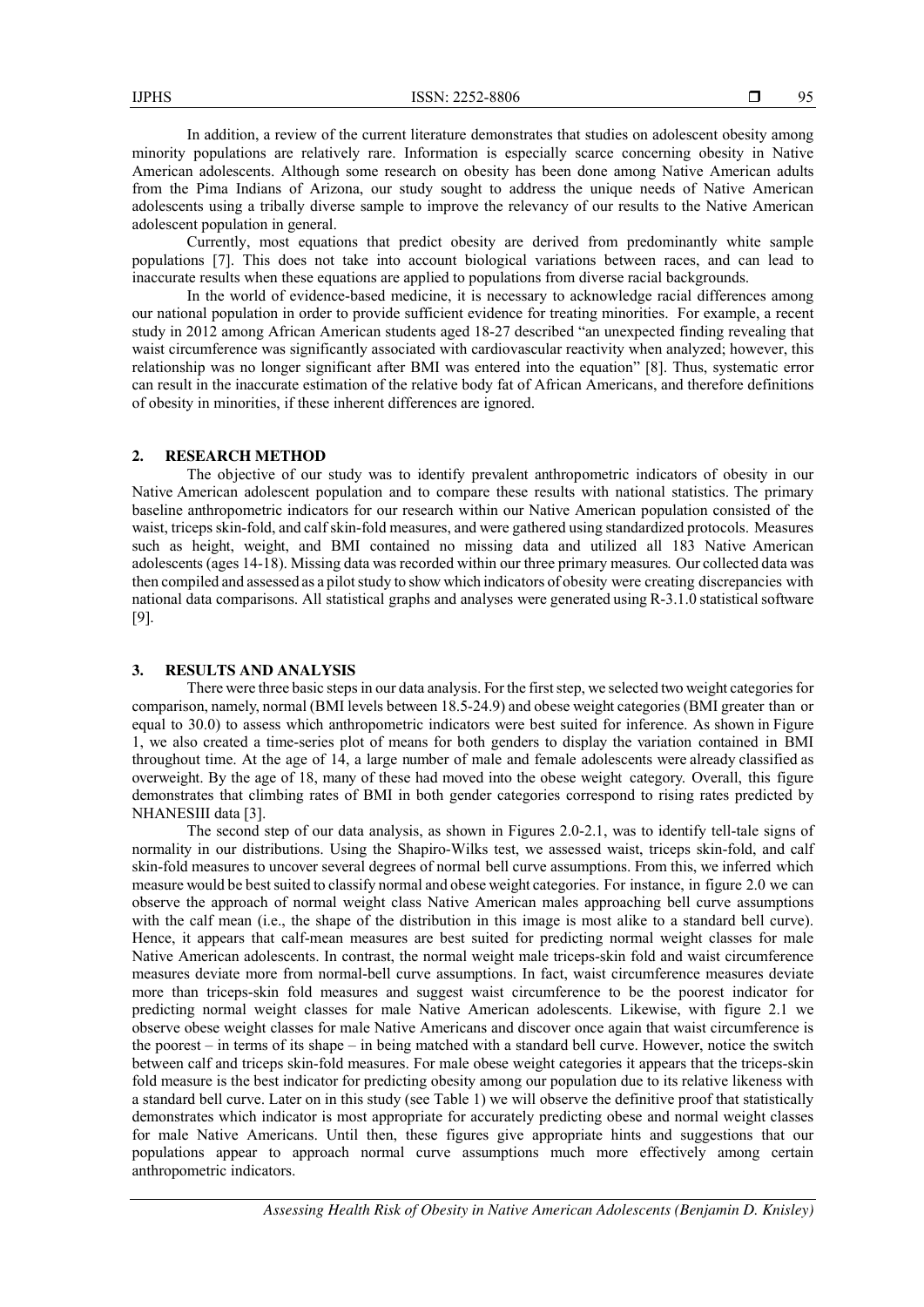Figures 3.0-3.2 show the third step in our data analysis, which was to obtain and analyze side-byside normal weight and obesity density dual-gender plots based on anthropometric measures of waist, triceps skin-fold, and calf skin-fold. The measures were compared with the national measures from NHANESIII. Afterwards, we obtained z-scores to determine which measurements from our Native American adolescents aligned closest with NHANESIII data. Recall the purpose for figures 2.0-2.1 whereby they gave candid hints about the underlying distributions for each anthropometric measure in relation to a standard bell curve. Likewise, Figures 3.0-3.2 provide suggestions about each underlying distribution within each anthropometric measure for male and female Native Americans in relation to normal curve assumptions. However, instead of being primarily concerned with relationships to a relative likeness with standard bell curves we added another feature that visually compares and graphs the mean derived from NHANESIII in each figure. For example, notice the vertical blue and green lines in figure 3.0, these lines represent the weighted mean obtained from our calculations with NHANESIII<sup>4</sup> for male and female Native Americans respectively. With this information we provided graphs to provide some visual information that suggests how close or far off our weighted means were to means found in each of our anthropometric indicators. For instance, with figure 3.0 notice the proximity of our blue vertical mean (weighted mean equals 83.33 and pooled S.D. of 3.62 for Males) to the mean and S.D. for Native American males when measuring waist circumference (73.30 and S.D. of 17.72). The means by themselves may suggest a disparity between NHANESIII and our Native American populations, however, without a closer look at the underlying distribution we are missing half of the picture. Hence, the density maps shown in figures 3.0-3.2 (e.g., notice that figures 2.0 and 2.1 are included as part of figures 3.0-3.2 in our male categories) illustrate how close or remotely different each distribution is from a standard bell curve. Thus, armed with these dual-gender plots we can easily distinguish which anthropometric measure is much more likely to be akin to a normal NHANESIII distribution. Therefore, we can see that waist circumference once again fails to appear as normally distributed or near (in terms of the mean) to NHANESIII assumptions and paves the way for us to search for other anthropometric indicators that could be much more effective predictors for weight class in our Native American population (see figures 3.1-3.2).

Upon further analyzing the density plots, we found that the waist mean appears to be far from the shape of a normal bell- curve; however, the triceps skin-fold and calf skin-fold means appeared to approach the familiar normal distribution. The waist mean was widely skewed, and served as the poorest indicator for predicting normal or obese weight for male Native American adolescents. This implies that current BMI standards may not be appropriate for assessing normal weight and obesity in Native American adolescents. Furthermore, BMI cutoffs among other minority populations have been shown to create systematic error when assessing gestational diabetes millitus (GDM) [10]. In fact, in one 2014 study headed by M. Hedderson her team stated: "there is ongoing debate surrounding the definition of overweight and obesity in Asian populations: the World Health Organization proposed a BMI cutoff of 23.0 kg/m<sup>2</sup> for overweight among Asians in 2000, compared with a cutoff of  $25.0 \text{ kg/m}^2$  for non-Asian populations [10]." That is, the demographic distribution of obesity (highest among African Americans and lowest among Asians) does not mirror the demographic distribution of GDM (lowest among African Americans and highest among Asians) [10]. Thus, racial disparities exist when assessing risk of GDM using standard BMI protocols that do not account for racial differences. Moreover, without the BMI measure clinicians are unable to make sound predictions about who is at risk for GDM without taking racial/ethnic disparities into consideration. In addition, in a 2012 study conducted on 66 African American, 72 Hispanic, and 47 white men and women, aged ≥45 Joan Carroll and her team discovered that Middle-aged and older African-American men and women had lower VAT (visceral adipose tissue) despite similar BMI and waist circumference measurements [11]. That is, altered relationships between anthropometric measures and VAT may have implications for defining metabolic risk in different populations based on race [11]. Therefore, different waist circumference or BMI cutoff points may be necessary to adequately reflect VAT risk in different racial/ethnic groups [11]. Thus, differences in our Native American population appear to approach this same trend and anthropometric measures such as waist circumference fail to meet standards for predicting obese or overweight categories. Consequently, if such measures continue unabated then we will inevitably face skewed results that will create greater schisms when interpreting obese or overweight data among minority populations. Resultantly, the calf skin-fold mean when analyzed for our population appeared to be a much better indicator for predicting normal weight categories for male Native American adolescents. Moreover, the triceps skin-fold mean appeared to be a better indicator for assessment in predicting obese weight categories for male Native American adolescents.

In our male population 35% of the subjects were classified as obese (35 out of 99 males), while in our female population 41% of the subjects were classified as obese (35 out of 84 females). We used our timeseries plot in Figure 3 to identify cases of overweight and obesity trending and climaxing. We found that by the age of 14 both males and females were already classified as overweight with a BMI greater than 25.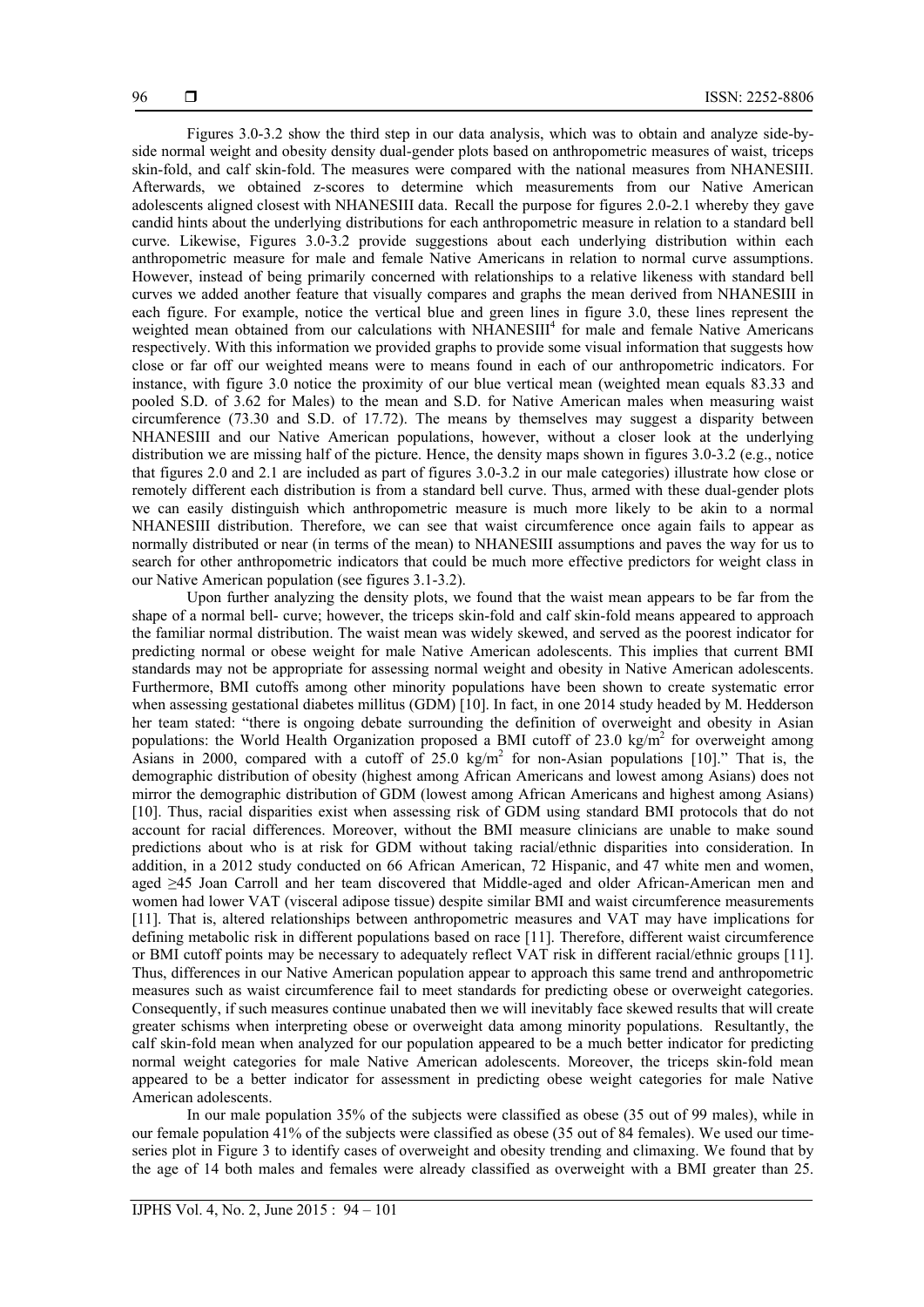However, by the age of 18, significant segments of both populations had moved into the obese category. Waist, triceps skin-fold, and calf skin-fold measures were analyzed for both genders by weight class. Afterwards, we reported the Shapiro-Wilks test results with their respective p-values (listed in Tables 1-3).



Figure 1. Time-series plot-of-means for male and female Native American adolescents (ages 14-18)



Figure 2. Normal weight class density plots to visualize normality for male Native American adolescents (ages 14-18)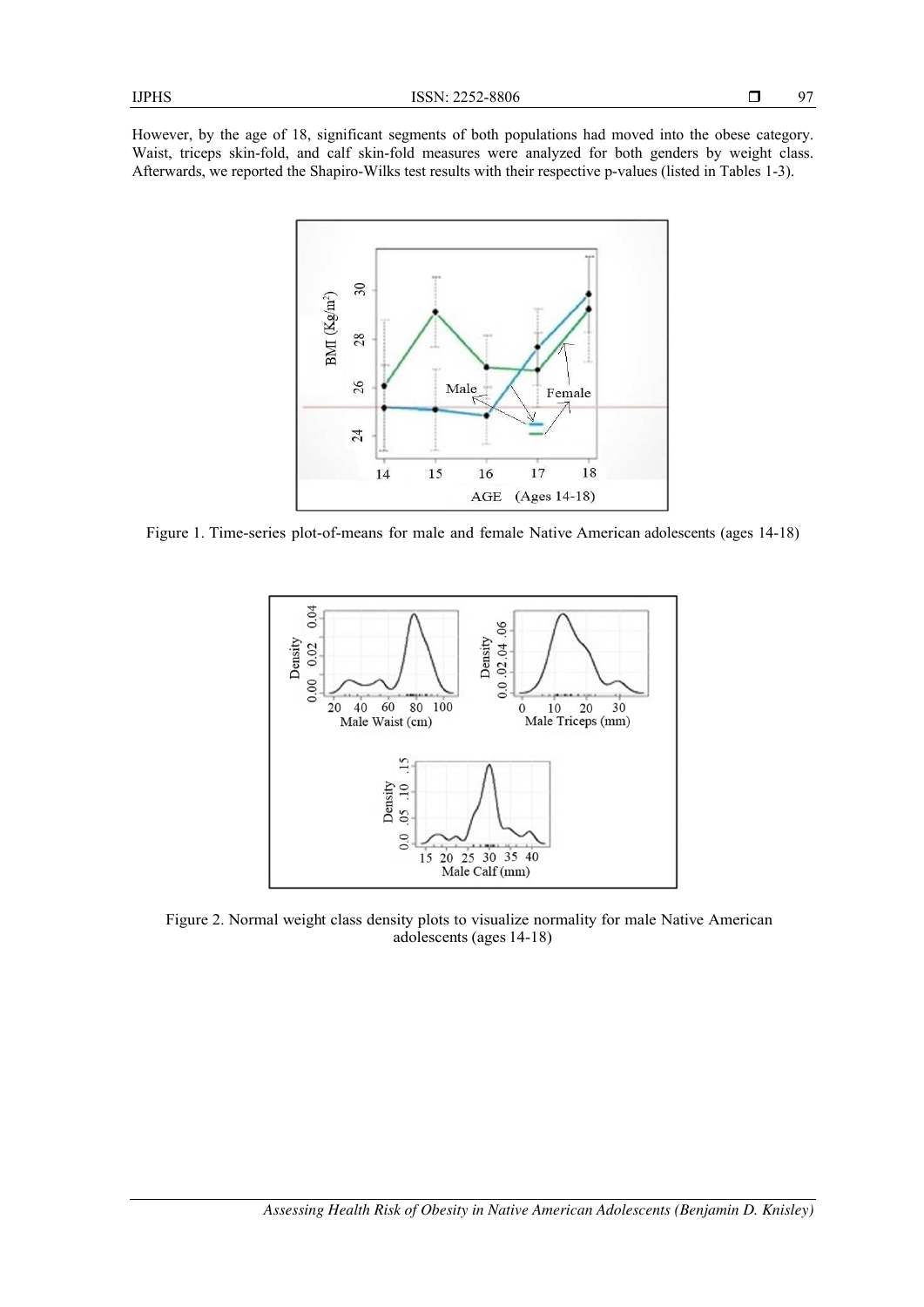

Figure 3. Obese weight class density plots to visualize normality for male Native American adolescents (ages 14-18)



Figure 4. Weight class specific dual-gender density plots visualizing normality and mean proximity to NHANESIII data with waist mean for male and female Native American adolescents (ages 14-18)



Figure 5. Weight class specific dual-gender density plots visualizing normality and mean proximity to NHANESIII data with calf skinfold mean for both male and female Native American adolescents (ages 14-18)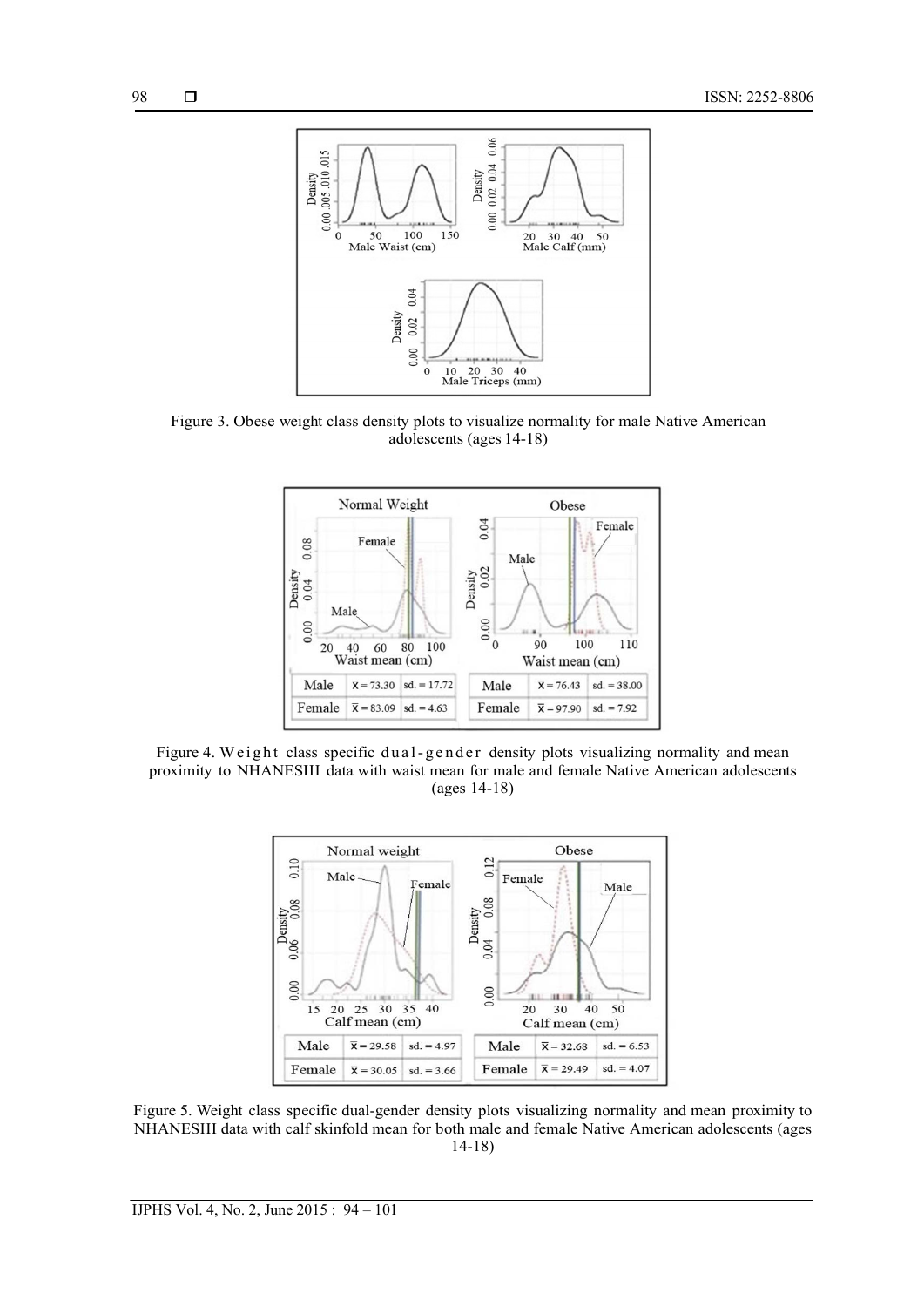

Figure 6. Weight-class specific dual-gender density plots visualizing normality and mean proximity to NHANESIII data with triceps skin-fold mean for male and female Native American adolescents (ages 14-18)



Figure 7. Total population weight-class pie chart visualizing weight dynamics

#### **3.1. Male Results**

Our most important results for the male categories and this paper are listed below in Table 1. For normal weight, we saw that waist was a very poor weight indicator (p-value < 0.001). Calf skin-fold appeared to be a somewhat better predictor of normal weight than triceps skin-fold, although both measures were strong (p-value 0f 0.078 and 0.066, respectively). For obese weight, triceps skin-fold appeared to be a better weight indicator than calf skin-fold (p-value of 0.69 and 0.57, respectively). However, we found that waist was still not a reliable predictor for obesity and overweight (p-value < 0.001). Due to the small sample of female subjects in our study population, we were unable to separate them reasonably into unique weight categories like normal and obese.

Figure 2.0-2.1 shows that the calf skin-fold and triceps-skin fold measures appear to be the most consistent for predicting weight classes for male Native American adolescents, and that the waist seems to be the least consistent weight class predictor. Figures 3.0-3.2 confirms these calculations by further providing visuals that combined weighted means with their respective density plots. In effect, we used our NHANESIII data in order to discover how atypical our anthropometric Native American adolescent factors were when compared to these national statistics (see Table 2).

Afterwards, we compared our data with NHANESIII surveys and discovered three measures of statistical interest for normal and obese weight male Native American Adolescents: waist, triceps skin-fold and calf skin-fold. Then, we gathered measures of center to indicate which anthropometric indicators were best-suited to measuring obesity in male Native American adolescents, and to identify which deviated most significantly from accepted norms (see Figure 3.0-3.2).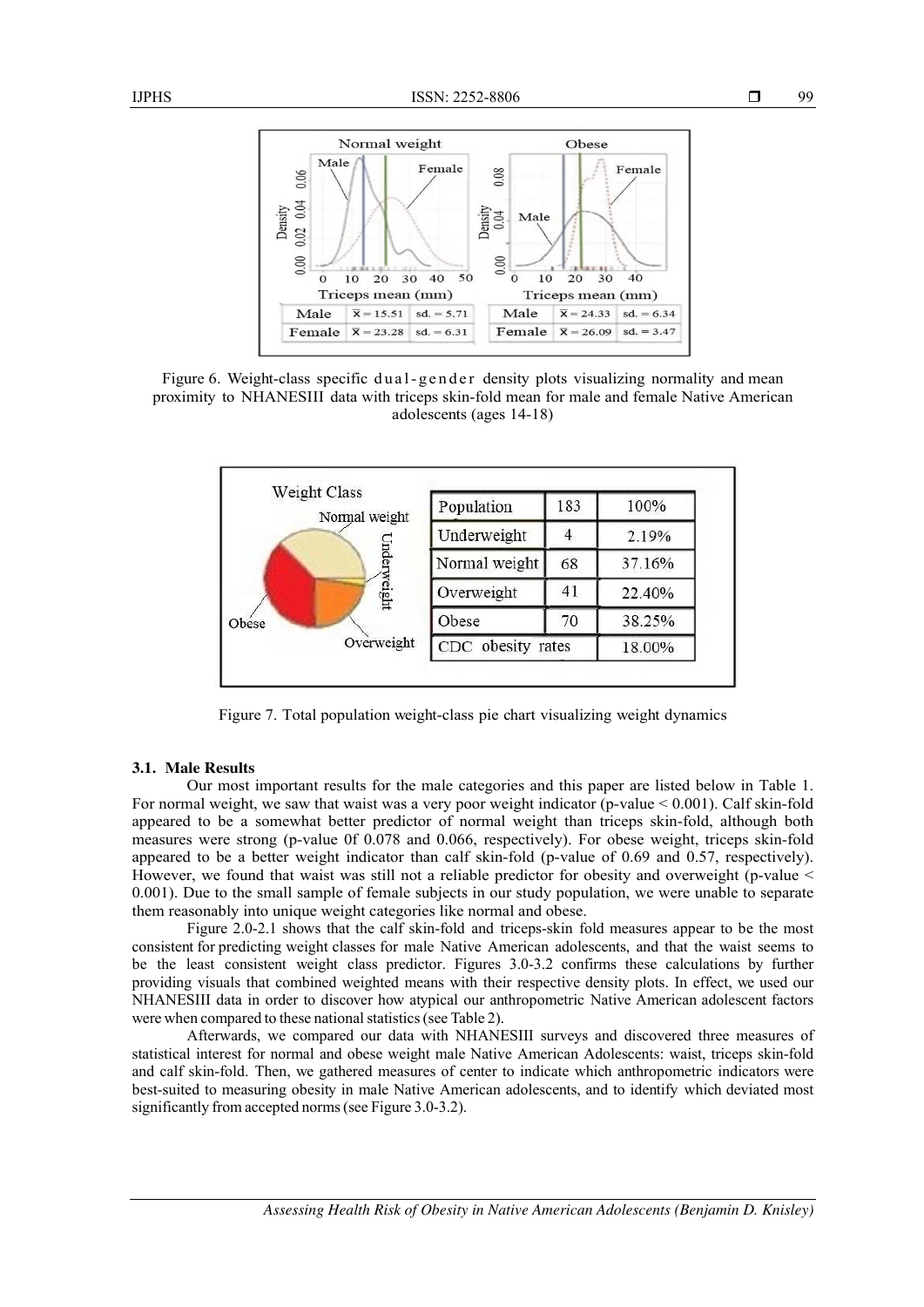Table 1. Discovering normality for anthropometric measures with Shapiro-Wilks analysis

| Anthropometrics sorted by weight class | <b>Shapiro-Wilks</b> | p-value   |
|----------------------------------------|----------------------|-----------|
| Normal weight class                    |                      |           |
| Waist mean                             | 0.8286               | < 0.01    |
| Triceps skin-fold                      | 0.9313               | $0.0664*$ |
| Calf skin-fold                         | 0.9341               | $0.0782*$ |
| Obese weight class                     |                      |           |
| Waist mean                             | 0.8257               | < 0.01    |
| Triceps skin-fold                      | 0.9741               | $0.693*$  |
| Calf skin-fold                         | 0.9696               | $0.570*$  |

Table 2. Male Anthropometrics compared to NHASES

| <b>Anthropometrics</b> |              | Mean  | S.D.  |             |         | p-value                               |
|------------------------|--------------|-------|-------|-------------|---------|---------------------------------------|
| Waist mean             | $\mathbf{a}$ | 76.08 | 27.88 | $7^{\circ}$ | $-2.22$ | $\stackrel{<}{\scriptstyle \sim} 05$  |
| Triceps skin-fold      | 70           | 19.74 | 7.18  | 69          | 779     | $\stackrel{<}{\scriptstyle \sim} 001$ |
| Calf skin-fold         | 70           | 30.90 | 5.59  | 69          | $-9.58$ | .001                                  |

| Table 3. Male NHANESIII data, ages 14-18 |      |               |             |  |  |  |
|------------------------------------------|------|---------------|-------------|--|--|--|
| <b>Anthropometrics</b>                   |      | Weighted Mean | Pooled S.D. |  |  |  |
| Waist mean                               | 821  | 83.33         | 3.62        |  |  |  |
| Triceps skin-fold                        | 811  | 13.05         | 0.53        |  |  |  |
| Calf skin-fold                           | 1373 | 37.30         | 0.92        |  |  |  |

Our analysis sought to answer this question: what is the best anthropometric indicator to measure obesity within our sample population? For male Native American adolescents, our analysis was two- fold. Our first step analyzed the normal weight class. First, we had to choose between the triceps skin-fold mean and the calf skin-fold mean (p-values of 0.066 and 0.078, respectively). Although it appeared more likely that the calf skin-fold mean was derived from a normal population, our z-scores told us another story. Between these measures we had a z-value of -1.03 for the calf skin-fold mean versus a z-value of 0.60 for the triceps skin-fold mean based upon NHANESIII. Due to these results, we close to favor the calf skin-fold measure as the best assessor of normal weight for male Native American adolescents, and the triceps skin-fold measure as the best assessor of obese weight for male Native American adolescents.

### **4. CONCLUSION**

In summary, this study was designed to explore which anthropometric indicators best predicted obesity in male Native American adolescents. Under the conditions of our study, we found the calf skin- fold measure to be the best indicator of normal weight for our population, and the triceps skin-fold mean to be the best indicator of obesity for our population. In addition to this pilot study, more research exploring the reliability of NHANESIII data to assess obesity in Native American adolescents is recommended in order to confirm our discovery.

#### **ACKNOWLEDGEMENTS**

Special thanks to Mr. Roland Doepner, Sherman Indian High School; Hannah Te Stipek, Washington State University; and Dr. Wayne Fletcher, California Baptist University; for their collaboration and support.

#### **REFERENCES**

- [1] World Health Organization, "Diet, nutrition and the prevention of chronic diseases. Report of a WHO Study Group, Geneva," *WHO Technical Report Series,* no. 797 -TRS 797, 1990.
- [2] Ekonoyan, G., "A history of obesity, or how what was good became ugly and then bad", *Adv Chronic Kidney Dis*, vol/issue: 13(4), pp. 421-427, 2006.
- [3] Fryar CD., Gu Q., Ogden CL., "Anthropometric reference data for children and adults: United States, 2007 2010. National Center for Health Statistics", *Vital Health Stat., vol/issue: 11(252)*, 2012.
- [4] Brancati FL., Kao WH., Folsom AR., Watson RL., Szklo M., "Incident type 2 diabetes mellitus African American and white adults: the Atherosclerosis Risk in Communities Study", *JAMA*, vol. 283, pp. 2253-2259, 2000.
- [5] Hedley AA., Ogden CL., Johnson CL., et al., "Prevalence of overweight and obesity among US children,